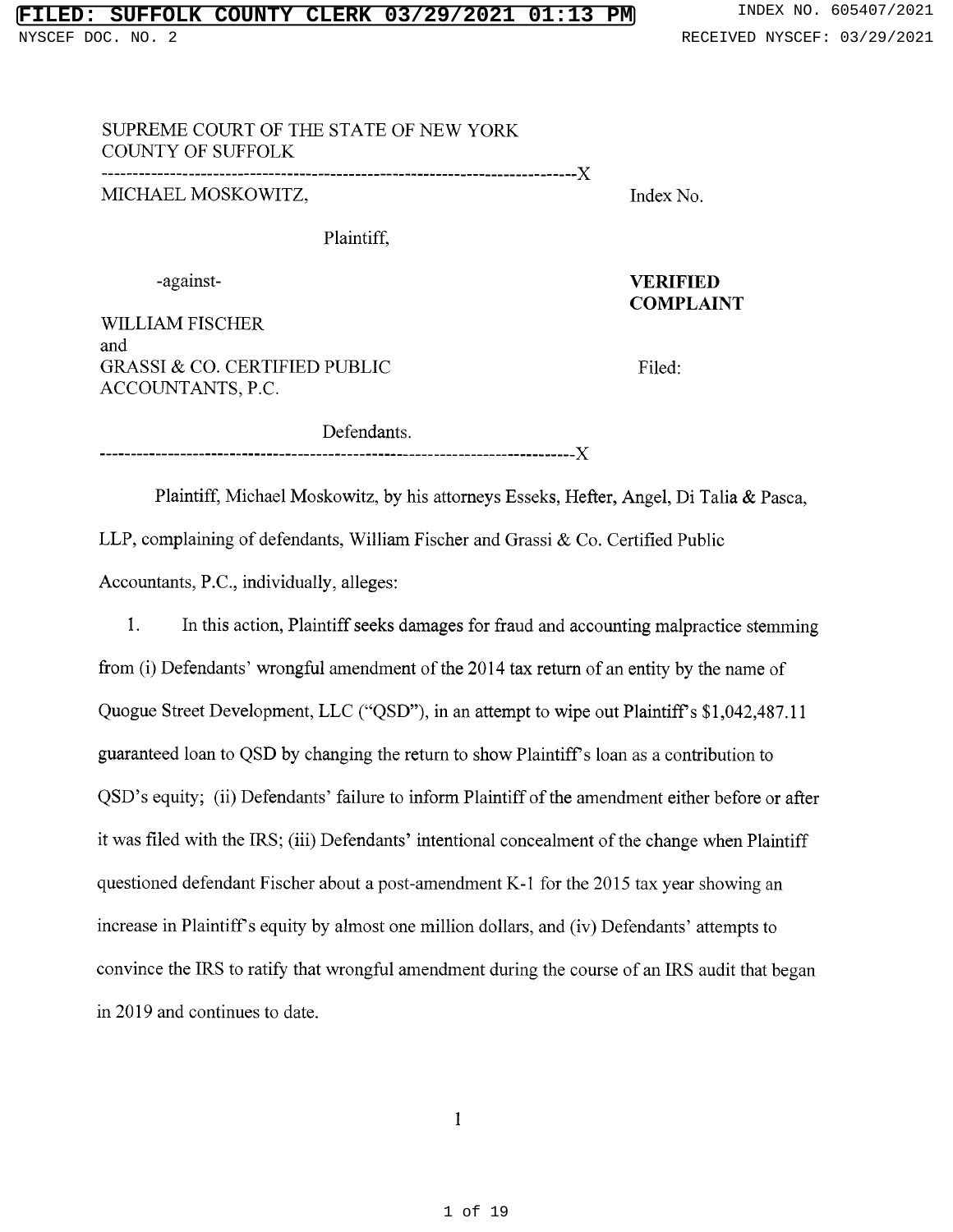#### **PARTIES**

2. Plaintiff Michael Moskowitz ("Plaintiff") is and at all times relevant to this action has been an individual residing in the State of New York.

3. Upon information and belief, defendant William Fischer ("Fischer") is and at all times relevant to this action has been <sup>a</sup> resident of the State of New York, County of Suffolk.

4. Upon information and belief, defendant Grassi & Co. Certified Public Accountants, P.C. ("Grassi") is and at all times relevant to this action has been a domestic professional corporation duly organized under the laws of the State of New York, having its principal place of business at 50 Jericho Quadrangle, Suite 200, New York 11753 (Grassi and Fischer together are "Defendants").

5. Upon information and belief, Fischer is a New York State-licensed certified public accountant and New York State-registered tax preparer.

6. Upon information and belief, at all times relevant to this action, Fischer was and still is <sup>a</sup> partner and/or employee of Grassi, acting withing the scope of that relationship and in furtherance of Grassi's business.

### FACTS

7. QSD was formed in or about June <sup>2007</sup> in order to acquire and develop the real property located at 52 Quogue Street, Quogue, New York (the "Property").

8. QSD purchased the Property in <sup>2007</sup> and, after failing to develop the Property as planned, sold it at auction in 2015, with the sale closing in January 2016.

9. Upon information and belief, Defendants have rendered continuous accounting and/or tax preparation services to QSD since at least 2010 to date.

10. The services rendered by Defendants to QSD include, but are not limited to, the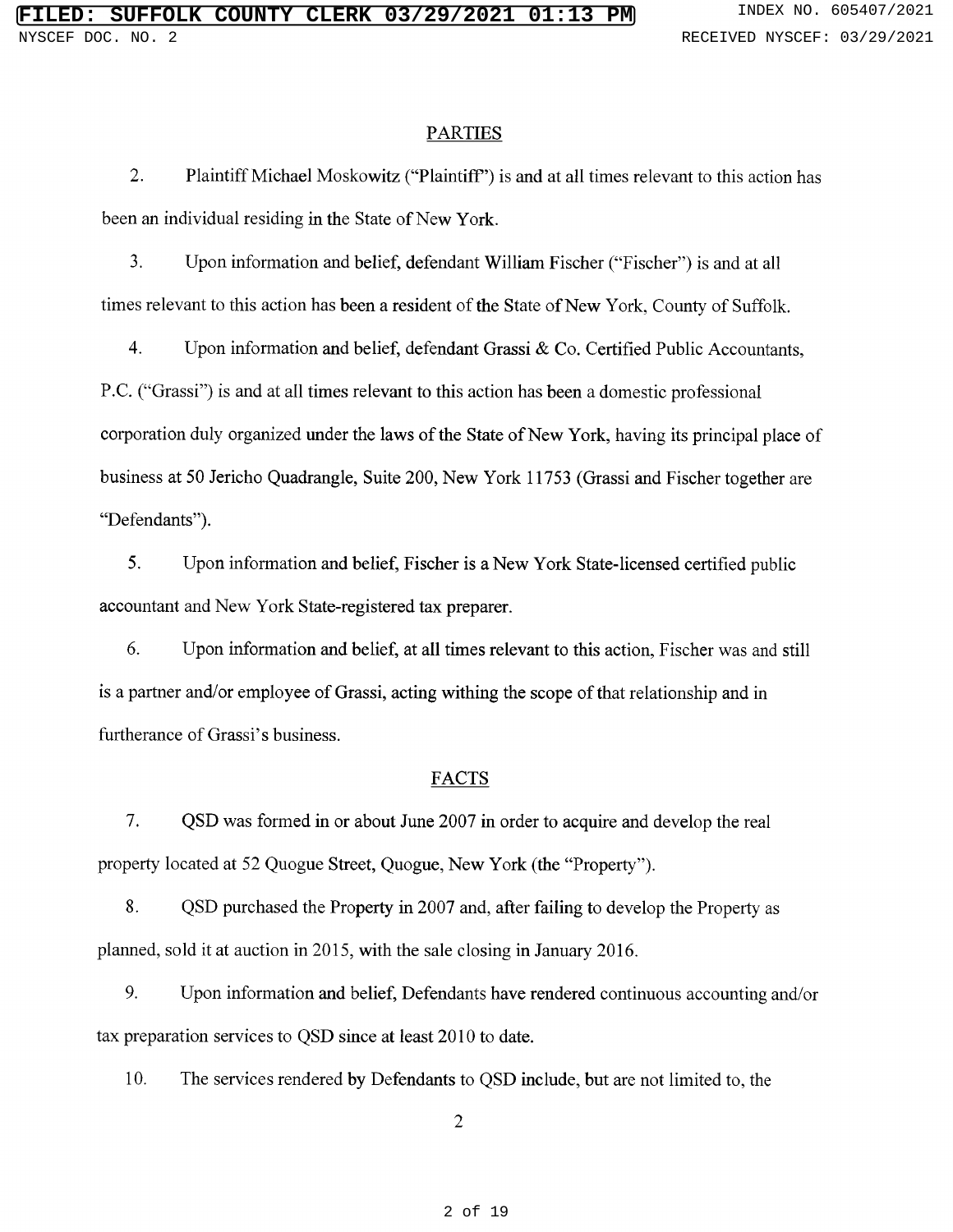preparation of the state and federal tax returns for QSD for the tax years from 2010 to 2016 and the representation of QSD in an IRS audit that began in 2019 and remains open as of the date of this Verified Complaint.

11. Defendants were retained to provide the above-referenced services for QSD by an individual named Timothy Stevens ("Stevens"), who, at the time that Defendants were retained, was a 50% member of QSD and QSD's tax matter's partner.

12. Upon information and belief, Fischer is Stevens' long-time personal accountant and the accountant for at least 15 other businesses that Stevens wholly owns or in which Stevens has an ownership interest.

13. In 2012, Stevens transferred <sup>a</sup> total 40% membership interest in QSD to Fischer, as trustee, for three irrevocable trusts that Stevens created for the benefit of Stevens' childr

14. Upon information and belief, Fischer offered his services as trustee of the Stevens family trusts personally and not as a business service offered by Grassi.

15. Upon information and belief, Fischer is not a trustee for any of his other clients.

16. As of the date of this Verified Complaint, Plaintiff owns a 50% membership interest in QSD, Stevens owns <sup>a</sup> 10% membership interest in QSD and Fischer is the trustee for <sup>a</sup> 40% membership interest in QSD for the benefit of Stevens' three children.

#### Plaintiff's Loan to QSD

17. Upon the formation of QSD in 2007, in addition to his initial capital contribution, Plaintiff loaned QSD \$1,042,487.11 so that QSD would have additional capital until other financing to develop the Property could be obtained.

18. The terms of Plaintiff's loan were set forth in a "Replacement Note" dated Decem 27, 2007 (the "Note").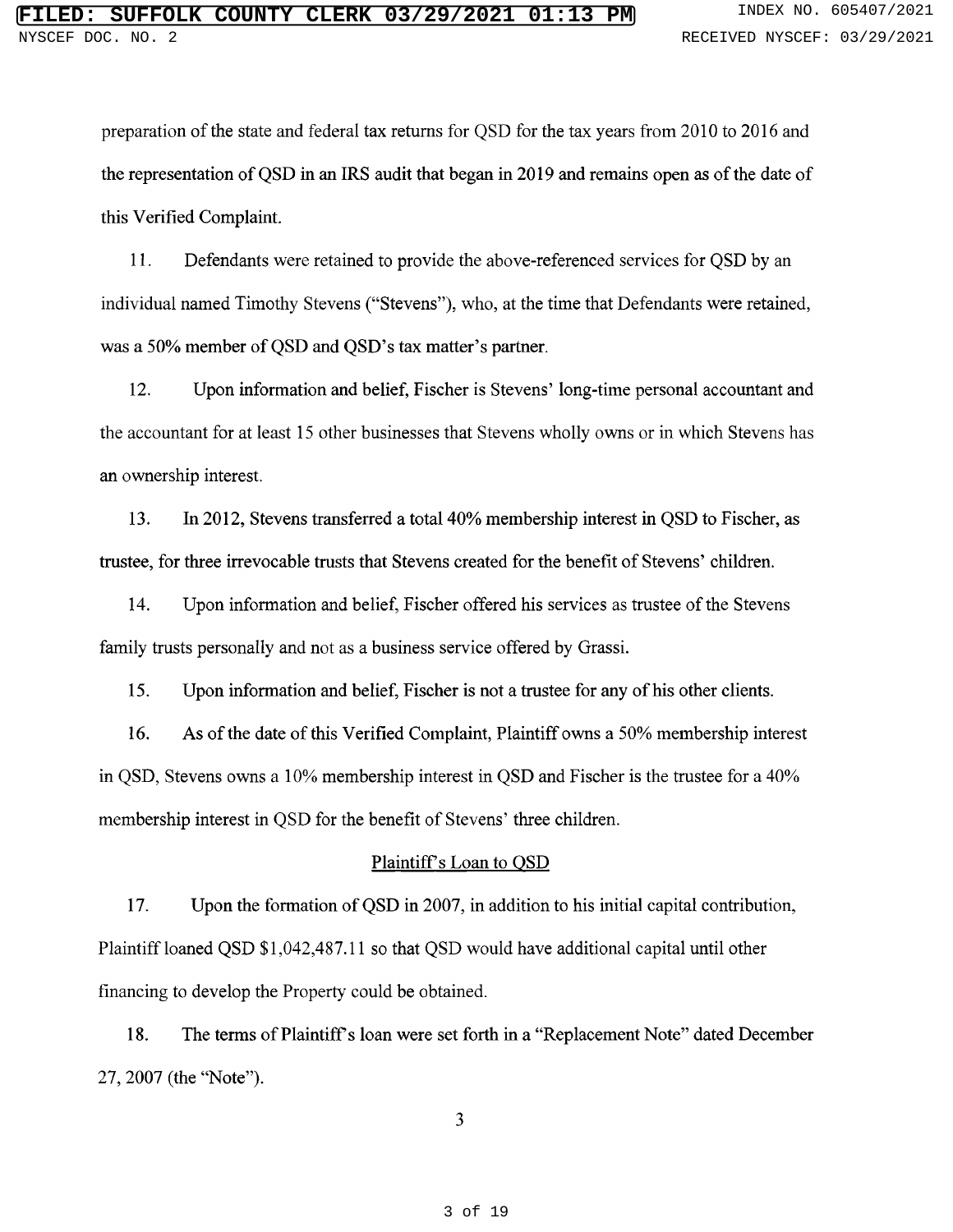19. Stevens signed the Note on behalf of QSD.

20. As set forth in the Note, acknowledged by Stevens' separate signature, Stevens als "personally guarantee[d] payment of all sums due pursuant to [the] Note."

21. Pursuant to the Note, interest accrued at a rate of 10% per year and QSD was obligated to pay interest at certain intervals.

22. QSD paid Plaintiff some, but not all, of the interest on the Note as it became due.

23. The unpaid principal sum of \$1,042,487.11 and remaining interest thereafter became due in its entirety in or about July 2013.

24. In or about July 2013, QSD failed to pay Plaintiff any of the amount due and owing to him on the Note, defaulting on its repayment obligations to Plaintiff.

25. In or about July 2013, Stevens also failed to pay Plaintiff any of the amount due and owing to Plaintiff on the Note, defaulting on his guarantee of the Note.

## Defendants Wrongfully Amend OSD's 2014 Tax Return In an Attempt to Wipe Out Plaintiff's Loan to QSD

26. On March 10, 2016, Plaintiff filed an action against Stevens in New York State Supreme Court, Suffolk County, Index No, 603828/2016 seeking, among other things, enforcement of Stevens' personal guarantee of Plaintiff's loan, damages for Stevens' breaches o his fiduciary duties to Plaintiff; damages, derivatively on behalf QSD, for Stevens's conversion of QSD funds, an accounting of QSD's finances, which Stevens controlled, and judicial dissolution of QSD pursuant to N.Y. Limited Liability Company Law  $\S~702$  (the "QSD Actio

27. Stevens' counsel, Tom Fini ("Fini") of Catafago Fini LLP, accepted service of the Summons and Complaint for Stevens in the QSD Action on March 11, 2016.

28. Upon information and belief, shortly after Fini accepted service of the Summons and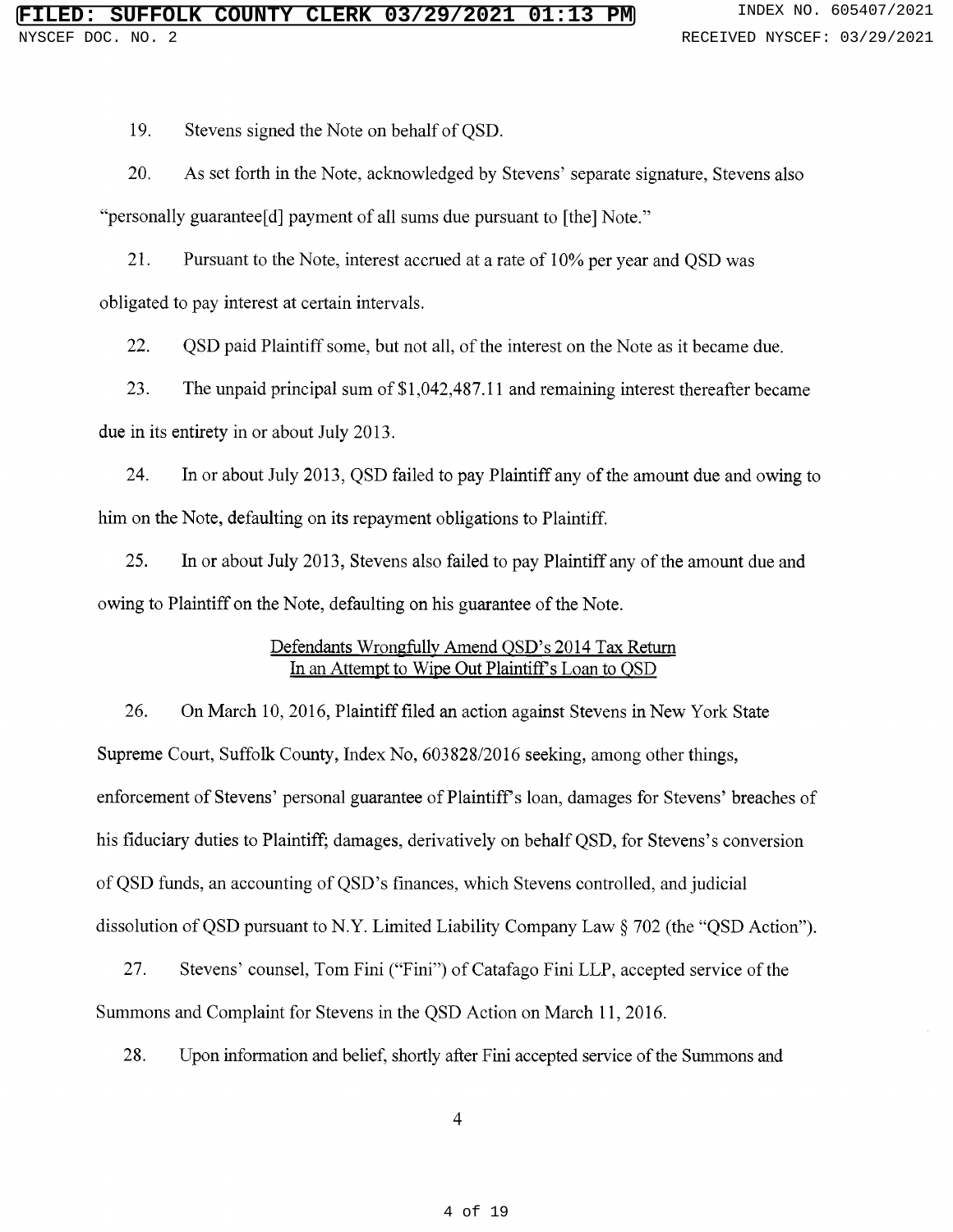Complaint in the QSD Action, Fischer and Stevens, aided by Stevens' lead counsel from Catafa Fini LLP, Jacques Catafago ("Catafago"), began discussions to amend QSD's 2014 tax return, which had been filed with the IRS in or about October 2015.

29. Upon information and belief, Fischer, Stevens and Catafago thereafter schemed to amend QSD's <sup>2014</sup> tax retum to show Plaintiff <sup>s</sup> loan as <sup>a</sup> straight contribution by Plaintiff to QSD's equity, rather than a loan subject to repayment, attempting to wipe out the more than \$1,042,487.11 in principal and more than \$800,000.00 interest that was due Plaintiff – and guaranteed by Stevens – on the loan at that time.

30. For example, on March 30, 2016, Catafago sent Fischer an email with four attachments: (1) a February 7, 2014 agreement purportedly signed by Plaintiff that has since proven to be a forgery of Plaintiff s signature; (2) an email from Plaintiff "admitting that in fact his note was converted to capital" (even though it contains no such admission); (3) a purported breakdown of funds "advanced" by Stevens and Plaintiff to QSD; and (4) Plaintiff's personal financial statement to a QSD lender.

31. In that email, Catafago stated that he was sending the documents, "To move the ball to the finish line..." and asked Fischer to "[p]lease advise if anything further is needed in orde to have the 2014 and 2015 tax filings accurately reflect that absence of any note obligation.

32. Following up, on May 9, 2016, Catafago emailed Fischer, stating: "we need the retum amended without delay

33. Upon information and belief, Fischer filed an amended 2014 tax return for QSD on or about May 12, 2016, attempting to wipe out Plaintiff s loan as set forth in the original 2014 tax return by changing it to a capital contribution.

34. Upon information and belief, the 2014 tax return was amended to create evidence to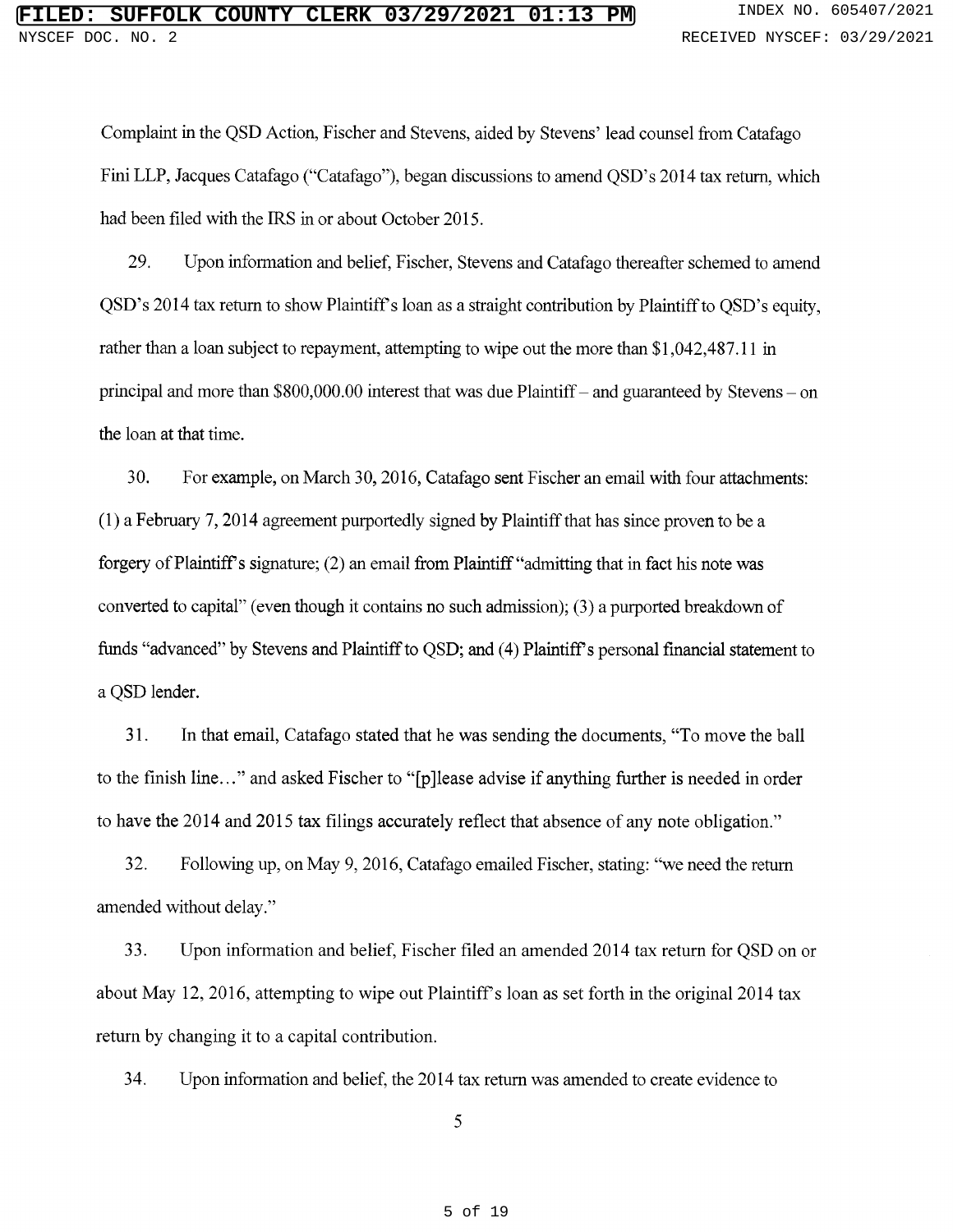undermine Plaintiff's guarantee claim against Stevens in the QSD Action and to reinforce Stevens' argument in the QSD Action that Plaintiff agreed in 2014 that his loan would be converted to equity.

35. If Defendants and Stevens had not manipulated the 2014 tax return, the initial tax return would act as an estoppel, preventing Stevens as a matter of law from arguing that Moskowitz's note was converted to equity and thus subjecting Stevens to almost \$2 million in liability on his guarantee. See, Mahoney-Buntzman v. Buntzman, 12 N.Y. 3d 415, 881 N.Y.S. 2d 369 (2009) (It is settled law that a party "having taken such position in an income tax return . . . is estopped from taking a different position in this litigation.").

36. Upon information and belief, Stevens would have had no purported defense, as a matter of law, to Plaintiff's almost \$2,000,000.00 guarantee claim in the QSD Action.

37.  $\quad$  Fischer did not consult with Plaintiff – who, in addition to being owed close to \$2 milli on the Note and guarantee, was also the 50% member and <sup>a</sup> manager of QSD - before he amended the 2014 tax return attempting to wipe out Plaintiff's loan.

38. Upon information and belief, emails on which Fischer was copied reflect Fischer's awareness of the dispute between Stevens and Plaintiff in regard to Plaintiff's loan. For example:

- a. On January 19, 2014, Plaintiff emailed Stevens, cc'ing Fischer and others: "...the repayment of your inter company loans in the face of the loan and interest I am owed is just wron
- b. On January 22, 2016, Stevens responded to Plaintiff, cc'ing Fischer and others: "You continue to represent the loan you participated in . . . and that you want interest and payment. I told you many times that loan was consolidated [i]n the agreement you signed at the February 6, 2014 Madison closing
- 39. Had Plaintiff known or been aware of Defendants' plan to amend the 2014 tax return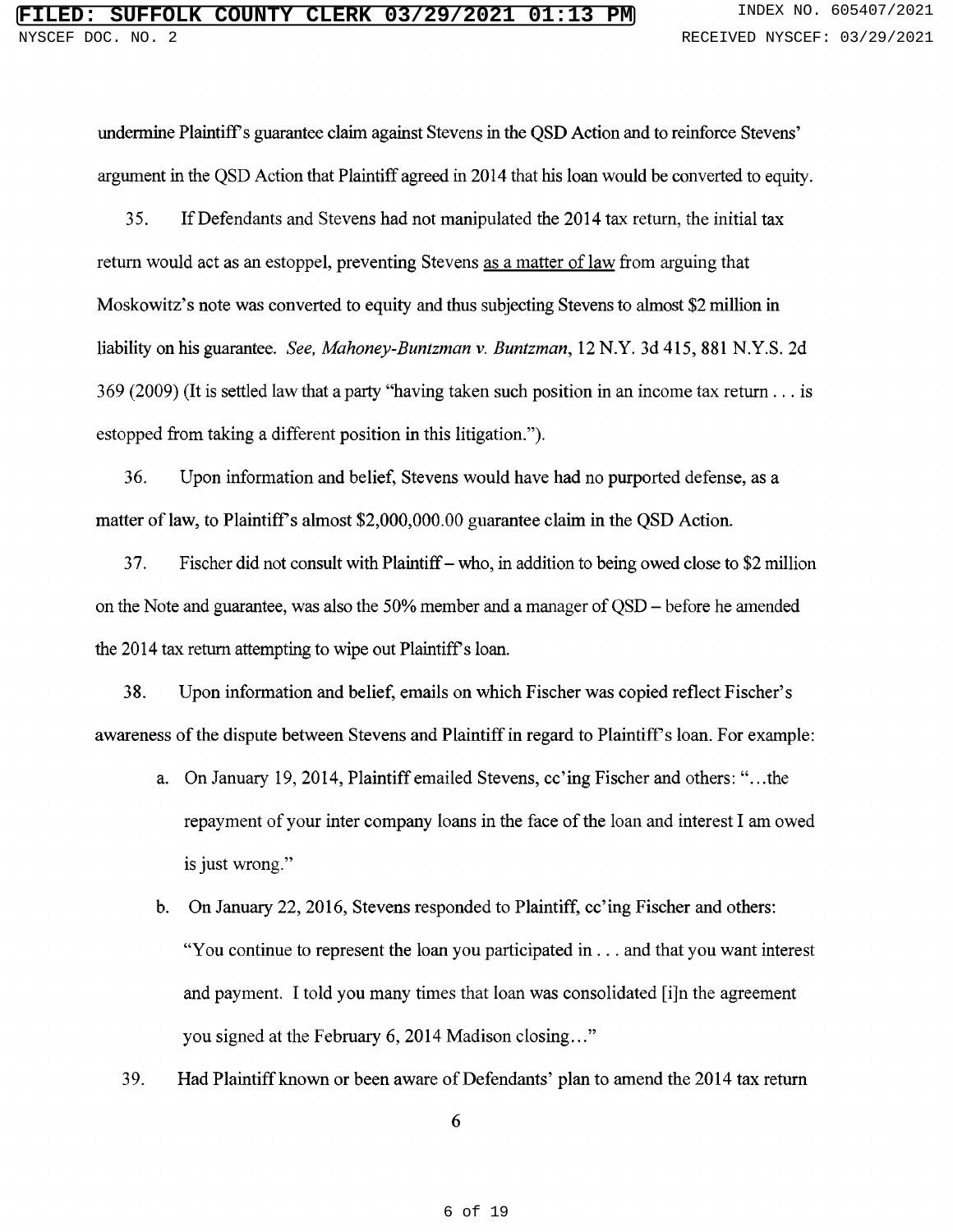as they did, Plaintiff would have immediately objected and sought court intervention to prevent the change.

### Defendants Cover Up the Wrongful Amendment

40. Defendants did not send Plaintiff the amended 2014 tax return or an amended 2014 K-1 after they amended the return.

41. After the amended return was filed, Plaintiff continued to email Fischer in regard to his estimated contributions and loan to QSD, stating in regard to his loan in an April 18, <sup>2016</sup> email to Fischer and Plaintiff's own accountant: "10 percent interest only compounded <sup>I</sup> believe quarterly. Originating in December 2007. \$1,048,000 Tim personally signe

42. Fischer forwarded this April 18, 2016 email to Stevens and Catafago and did not respond to Plaintiff.

43. Plaintiff was, and remained, unaware of the amendment until the 2014 amended return, amended K-1s and related documents were confirmed in depositions in the QSD Action.

44. After amending QSD's 2014 tax return, Defendants also prepared QSD's 2015 tax returns.

45. Defendants prepared QSD's <sup>2015</sup> tax returns in or about July <sup>2016</sup> without sending Plaintiff the amended <sup>2014</sup> QSD tax return, an amended <sup>2014</sup> K-1 or otherwise informing Plaintiff that the 2014 return had been amended.

46. In preparing QSD's 2015 tax return, Defendants made sure that those returns reflected, and were consistent with, the wrongfully amended 2014 return, showing Plaintiff's loan as an equity contribution,

47. Upon information and belief, the initial drafting of Plaintiff's 2015 K-1 was assigned to <sup>a</sup> tax accountant at Grassi by the name of Jessica Gomes ("Gomes"), who was working with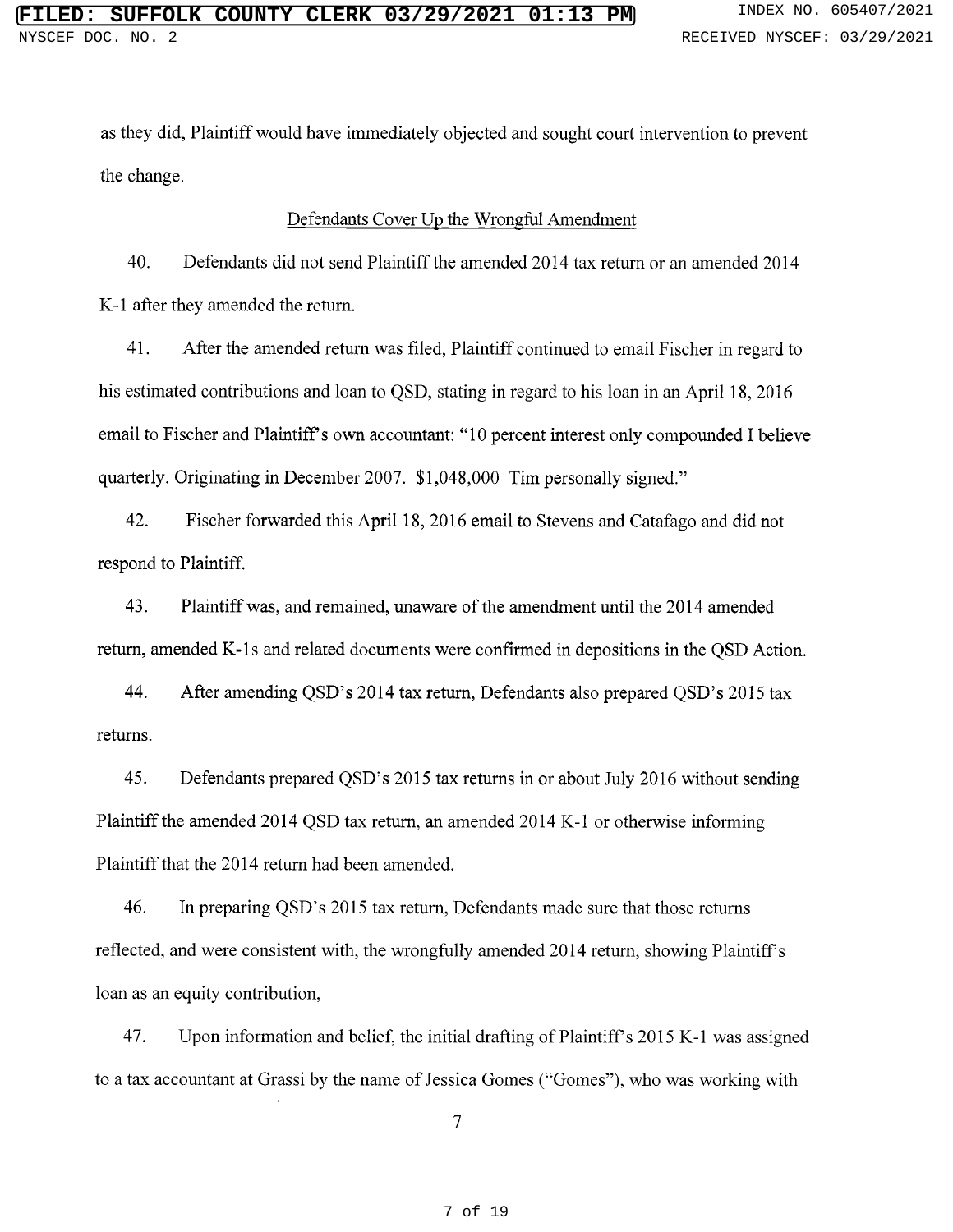Fischer on QSD's 2015 return.

48. Gomes emailed Fischer Plaintiff's 2015 K-1 on July 7, 2016, stating, "The recourse shows both the loan and the due to affiliates  $-$  just as we show on the amended 2014 return. Let me know if this is what you need or you need me to make any change

49. Fischer replied to Gomes by email: "I owe you lunch

50. The same day, July 7, 2016, Fischer emailed Plaintiff his QSD K-1 for 2015.

51. Fischer also emailed Plaintiff's K-1 to Stevens (via his secretary) and Steve counsel, Catafago, stating, "Forgot to blind cc you on this

52. Upon receiving his <sup>2015</sup> K-1 on July 7, 2016, Plaintiff immediately emailed Fischer back and asked, "Why did my equity number increase by over a million

53. Fischer replied: "Is exactly the same as last years K-1

54. Plaintiff took Fischer at his word and relied on Fischer's representation that the K-1 was "exactly the same as last years K-1

55. Upon information and belief, however, Fischer was aware of something that Plaintiff was not: "last years K-1" was the wrongfully amended 2014 K-1, and the amendment was the reason that Plaintiff's equity number increased "by over a million

56. Upon information and belief, Fischer replied that the 2015 K-1 was "same as last years K-1" to cover up the change to the 2014 return and so as not to arouse Plaintiff's suspic or garner objections from Plaintiff at that time.

57. Upon information and belief, Defendants filed QSD's 2015 tax return, which reflected the wrongful change of Plaintiff's loan to equity, in or about July or September 2016.

58. Thereafter, Defendants also prepared QSD's 2016 tax returns.

59. The <sup>2016</sup> QSD tax return also wrongfully reflects Plaintiff's loan as <sup>a</sup> contribution to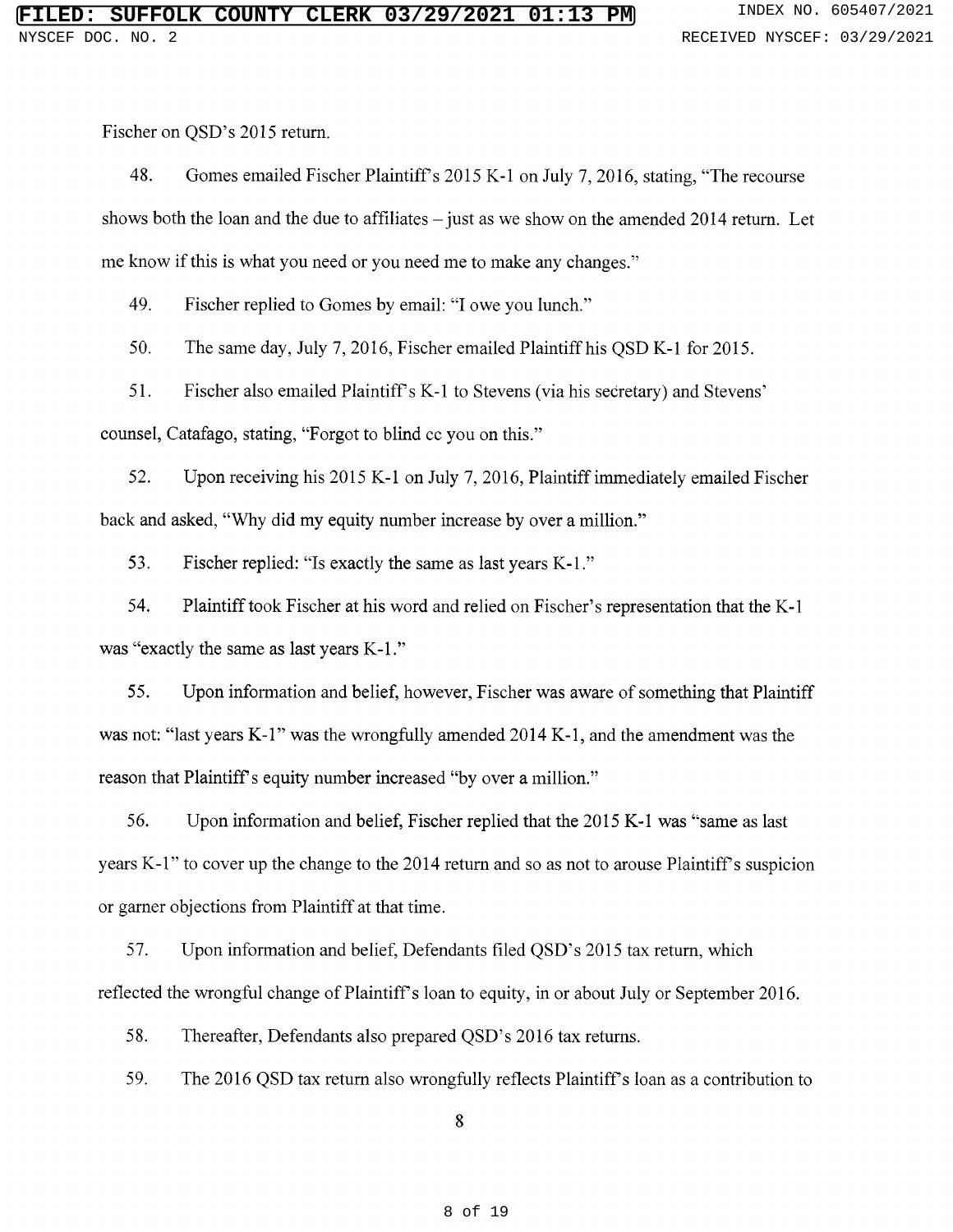equity.

60. Further, because the 2016 tax return was the final return for QSD, Plaintiff's purported equity was reflected as <sup>a</sup> loss, once again making it appear that Plaintiff had agreed that his loan should be converted to equity when he did not.

61. Defendants filed the 2016 QSD tax return in or about September 2017.

62. Plaintiff filed his personal <sup>2016</sup> tax return in September 2017, including as <sup>a</sup> loss the number from the K-1 prepared by Defendants which number, unbeknownst to Plaintiff and in reliance on Defendants' professional obligation to give him the correct information to include in his return, included his loan.

63. Plaintiff was unaware at the time that he filed his 2016 personal tax return that the loss number he used from his 2016 QSD K-1 included his loan.

### Defendants Take Orders from Stevens

64. Upon information and belief, Defendants serve at Stevens' comma

65. Initially, Defendants stymied Plaintiff's attempts to get information from them about QSD's financials and the closing of the sale of the Property.

66. For only one example of many, on Feb. 2, 2016, after Plaintiff emailed Fischer looking for financial information related to QSD, Fischer forwarded the email to Stevens, stating: "Keeps crying into his coffee. Call me later today if you can

67. When Plaintiff stated to Fischer in another email dated Feb. 2, 2016, that Plaintiff's involvement in QSD "is as close to bankruptcy for me as I have ever experienced," Fischer aga forwarded the email to Stevens, with Fischer commenting: "More tears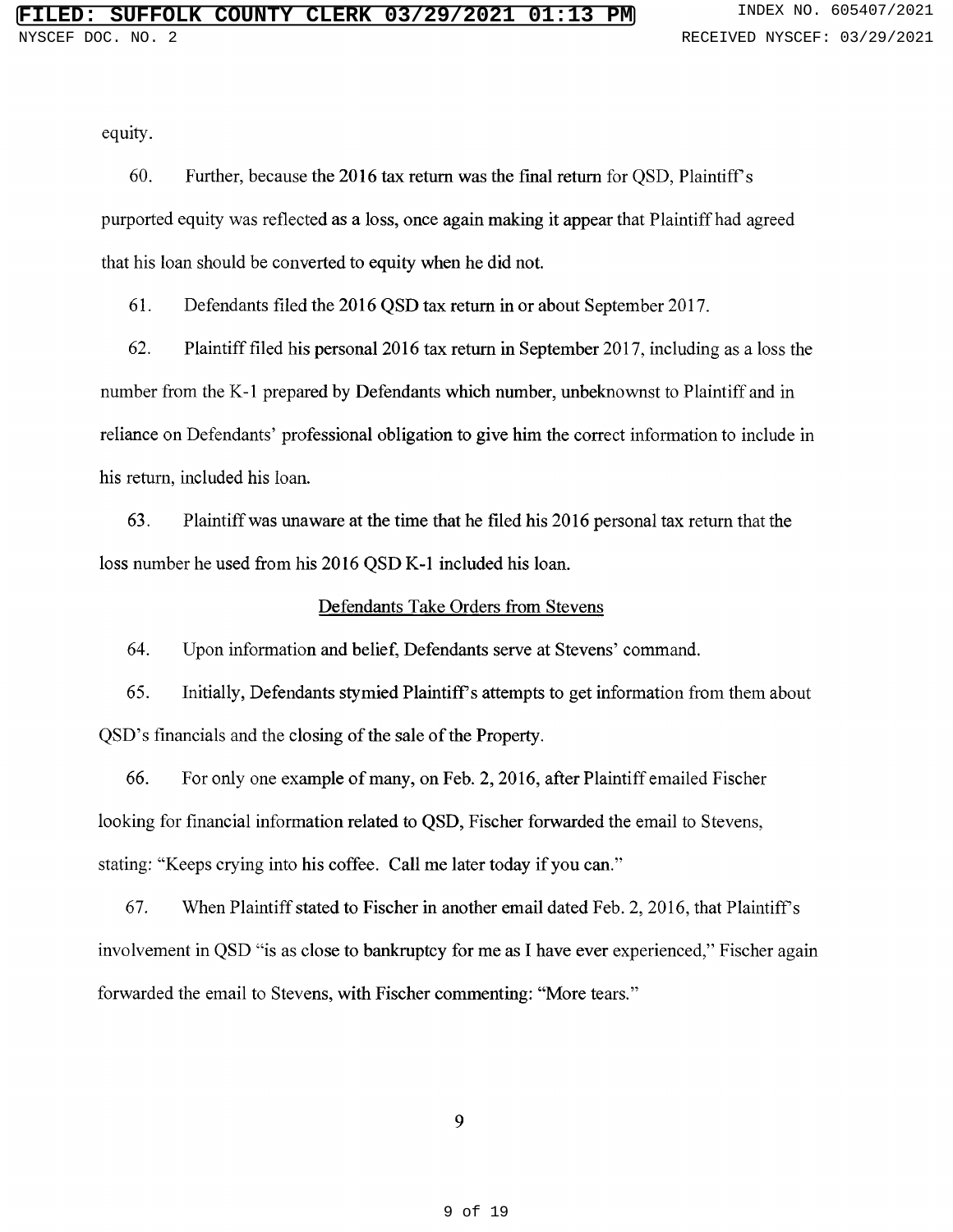68. On February 3, 2016, Fischer emailed Stevens: "I am going to give them [Plaintiff

and his accountant] the basic project accounting by the end of the week will show you what <sup>I</sup>

will give him before I do thought

69. On February 9, 2016, after several emails to Fischer attempting to get information on the sale of the Quogue property, Plaintiff sent Fischer an email stating:

> The partners saw money at closing Bill. Closely held companies majority owned by Tim Stevens are de facto Tim Stevens, you know that. Paying off Island Exterior, and Northeast Materials, etc after closing was not in my interest, this was Tim's equity, should have been treated as such. There was a complete violation of the operating agreement and all basic accounting rules for <sup>a</sup> wind up of a real estate entity. . . .

70. Fischer texted Stevens after receiving this email from Plaintiff as follows: "Just give me the green light to give him some info so he stops his cryin

71. Fischer also forwarded Plaintiff's email to Stevens, stating: "I don't mind being in the middle but you need to let me know what I am doing here.

72. Later that same month (February 2016), after Moskowitz again asked Fischer for financial information related to QSD, Fischer emailed Stevens' secretary: "I am ready to just call him an <mark>asshole and tell him t</mark>o F off

# The IRS Audit and Defenda Attempts to Confirm the Wrongful Amendment

87. By letter dated August 20, 2019, Grassi informed Moskowitz that the IRS was auditing QSD's 2016 tax return.

88. Upon information and belief, Fischer and another Grassi employee, "Tax Controversy Senior Manager" Matthew McCullough, have been representing QSD in th meetings with the IRS.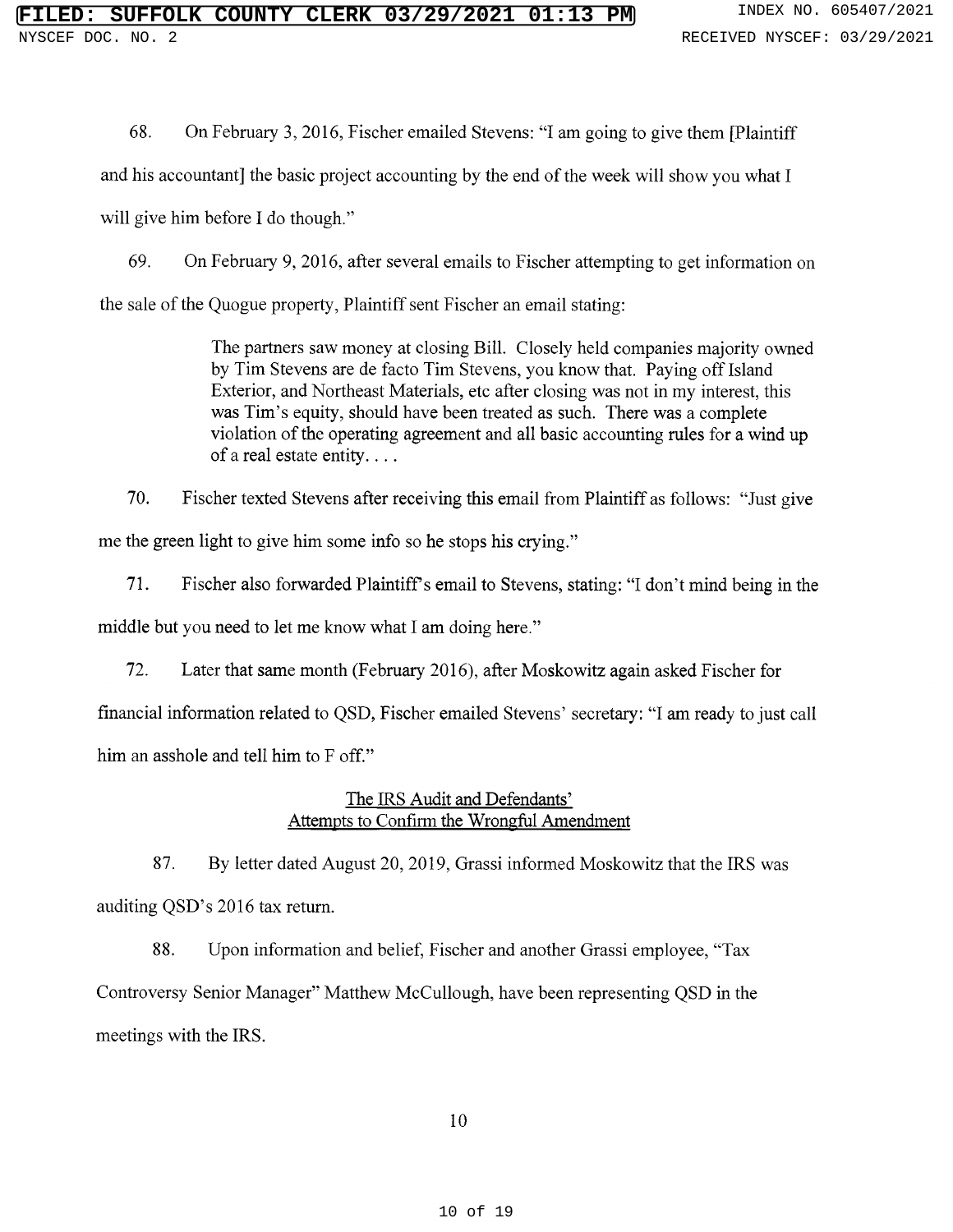89. Upon information and belief, McCullough at all relevant times has been acting withing the scope of his employment relationship with Grassi in regard to the audit and in furtherance of Grassi's business.

90. Upon information and belief, the audit remains open as of the date of this Verified Complaint.

91. As set forth in the IRS agent's Information Document Requests (IDRs), the issue of the 2014 conversion of Plaintiff's loan to equity has been raised by the IRS in the audit.

92. Upon information and belief, the IRS has issued six IDRs to date.

93. IDR number 0002, dated June 27, 2019, specifically asks QSD to "[p]rovide all relevant documentation to substantiate the amended 2014 return when the partner's accounts were changed (increased)" and "[a]ny and all other documentation necessary to justify the partner's basis and capital accoun

94. IDR number 0003 adds a request for "[d]ocumentation (i.e. conversion document) that clearly defines and includes language that future monetary advances were to be reclassified to capital contributions." These requests are repeated in IDRs 0005 and 000

95. Because these IDRs relate to a central issue in the QSD Action, Plaintiff's counsel in that Action requested that Grassi provide her with all of the documentation produced to, and correspondence with, the IRS during the audit.

96. Grassi, through its counsel, agreed to provide these items.

97. Thereafter, pursuant to that agreement, Plaintiff learned that Defendants had given the IRS a post-amendment summary basis sheet that wrongfully shows Plaintiff's loan as a contribution to equity.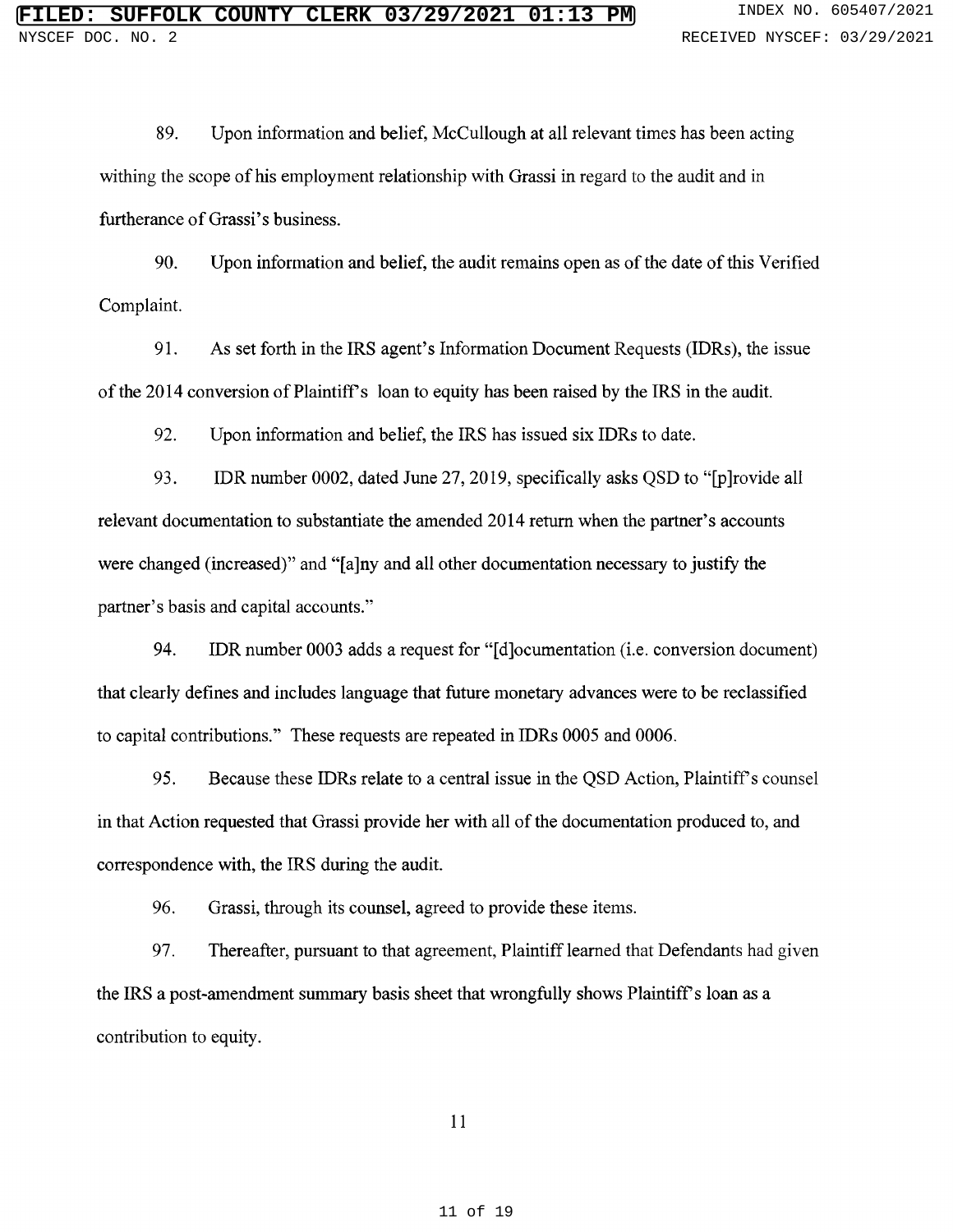98. Pursuant to that agreement, Plaintiff also learned that Defendants had given the IRS an amendment to QSD's operating agreement signed in connection with a 2014 financing that Stevens relies on in the QSD Action to purported "prove" that Plaintiff's loan was correctly converted to equity because the amendment does not reference Plaintiff's loan.

99. Although it had not initially been turned over pursuant to the agreement, Plaintiff also eventually learned that Defendants had given the IRS the email attached to Catafago's March 30, 2016 email to Fischer, also used to purportedly justify Defendants' amendment of th 2014 return.

100. Upon information and belief based on the above, Defendants gave these documents to the IRS to attempt to convince the IRS to ratify the amendment of the 2014 return to reflect the conversion of Plaintiff's loan to a capital contribution and to ratify the subsequent returns and K-1s reflecting this wrongful conversion.

101. At the time that Defendants gave these documents to the IRS, Defendants were aware that there was a conflict between Stevens' position that the loan was converted to equi Plaintiff's position that it was not.

## <u>FIRST CAUSE OF ACTIO</u> FRAUD

102. Plaintiff repeats and realleges each and every allegation contained in paragraphs 1 through 101 as if fully set forth herein.

103. Defendants deceived Plaintiff by materially misrepresenting, purposely concealing, and/or knowingly failing to disclose the material fact that they intended to amend, and did amend, QSD's 2014 tax return to reflect the purported conversion of Plaintiff's loan, at the time worth close to \$2 million with interest, to a straight contribution to equity.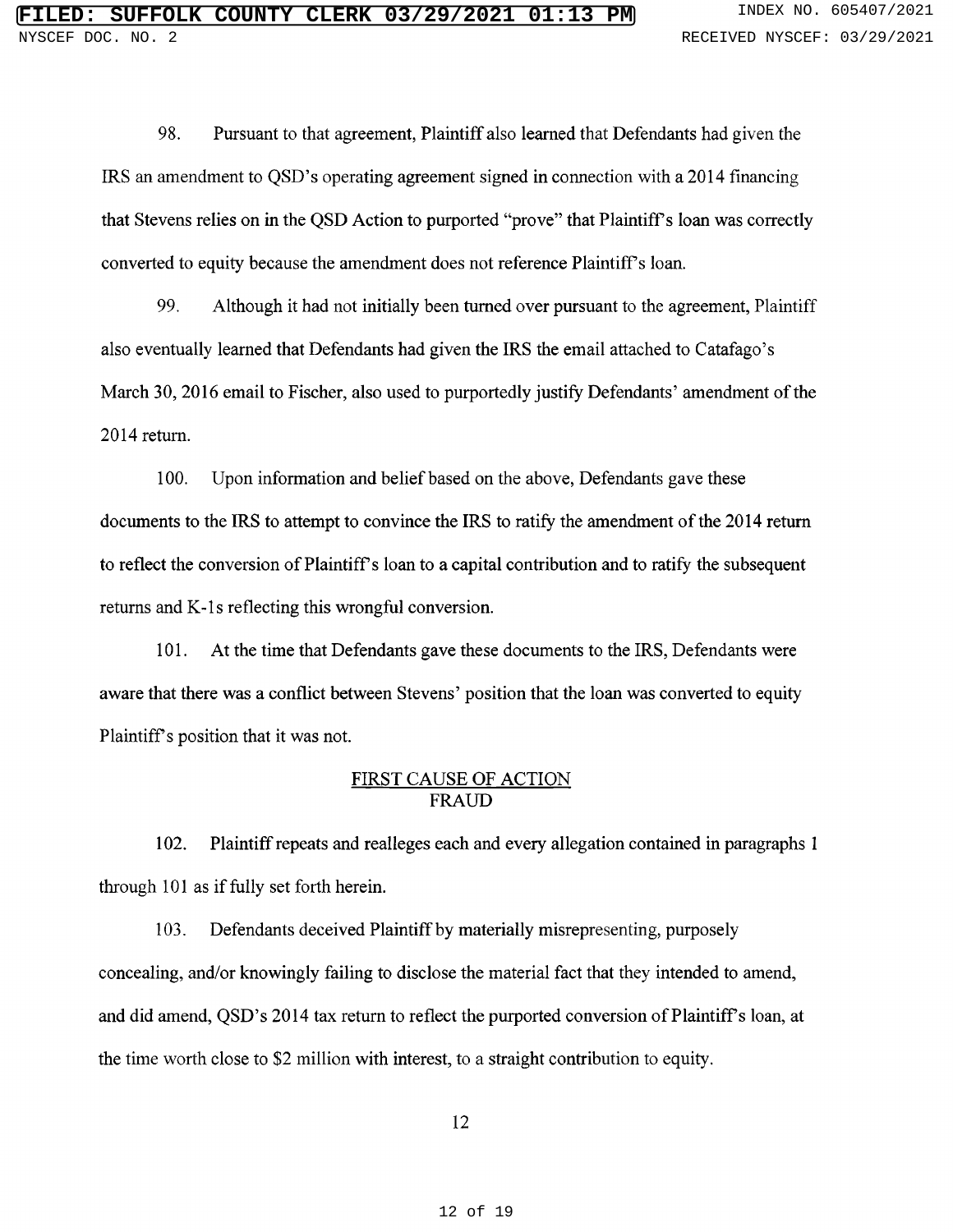104. In reliance on Defendants' false statements and material omissions related to the amendment of QSD's 2014 tax return and the basis for the numbers set forth in Plaintiff's 2015 and 2016 K-1s, Plaintiff did not object to the amendment and was unaware in subsequent years that he was including incorrect information in his own tax returns.

105. Plaintiff's reliance on Defendants' misrepresentations and omissions was both foreseeable and reasonable in light of the expertise and familiarity with established and accepted standards of professional accounting practice that Fischer held himself as possessing.

106. Plaintiff's continued reliance on Defendants' misrepresentations and omissiwas both foreseeable and reasonable in light of the long professional relationship between Plaintiff and Defendants in regard to QSD.

107. Plaintiff's continued reliance on Defendants' misrepresentations and omissi was both foreseeable and reasonable because Defendants were obligated under the AICPA Code of Professional Conduct to provide impartial services to QSD, not to do Stevens' bidding, tak advice from Stevens' counsel and advocate on Stevens' behalf and against Plaintiffs' interest

108. As a direct and proximate result of Defendants' material misrepresentations and omissions, Plaintiff has suffered damages in excess of \$2,000,000.00

109. As a result of this willful and wanton conduct, Plaintiff should be awarded punitive damages in an amount determined by the Court.

## **SECOND CAUSE OF ACTION** ACCOUNTING MALPRACTICE

110. Plaintiff repeats and realleges each and every allegation contained in paragraphs 1 through 109 as if fully set forth herein.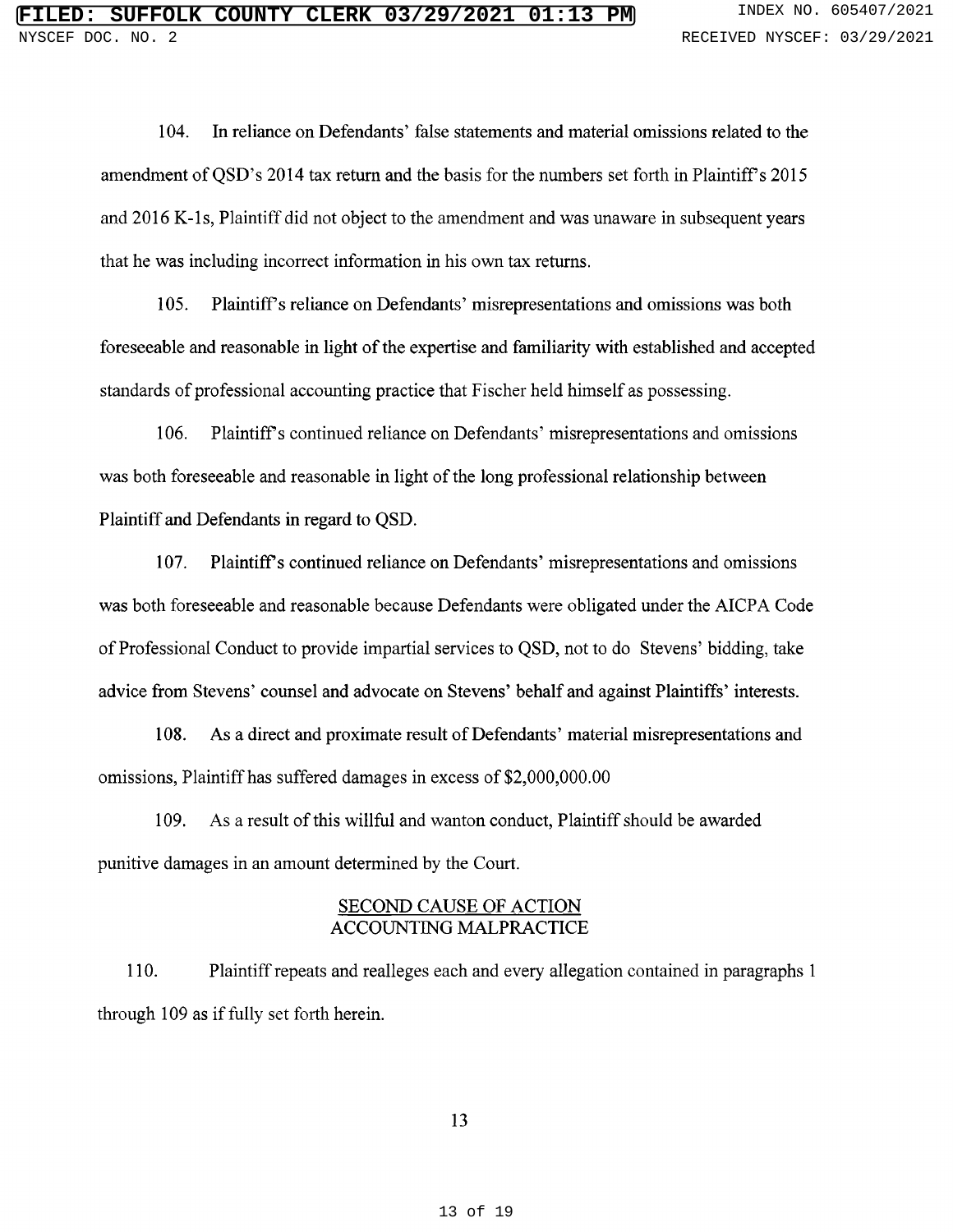111. Defendants have failed, and continue to fail, to exercise the degree of skill and expertise exhibited by the accepted standards of accounting practice.

112. The AICPA Integrity and Objectivity Rule is set forth in AICPA Code of Professional Conduct section 1.100.001.01 for CPAs in public practice, such as Defendants.

113. Section 1.100.001.01 of the AICPA Code of Professional Conduct states that "in the performance of any professional service, a member shall maintain objectivity and integrity, shall be free of conflicts of interest, and shall not knowingly misrepresent facts or subordinate his or her judgment to other

114. And, under AICPA Rule 1.110.010.04(e), "Representing two clients at the same time regarding the same matter who are in a legal dispute with each other, such as during divorce proceedings or the dissolution of a partnership" is expressly a situation that could (and in thi case, did) give rise to a conflict of interest.

115. While Defendants were obligated to provide objective advice and services to QSD, it is clear that Defendants considered Stevens to be their client, taking direction from Stevens, advice from Stevens' counsel and ignoring and disparaging Plaintiff, despite the fact that Plaintiff was a manager and 50% member of QSD.

116. Defendants and Stevens had an undeniable conflict of interest with Plaintiff in regard to the 2014 amendment of QSD's tax return, the tax returns and K-1s thereafter and the continuing IRS audit.

117. Plaintiff in the QSD Action is seeking damages for, among other things, Stever breach of his guarantee of Plaintiff's loan to QSD—the very loan that Defendants attempted to abolish as a matter of law by the amendment of the 2014 tax return.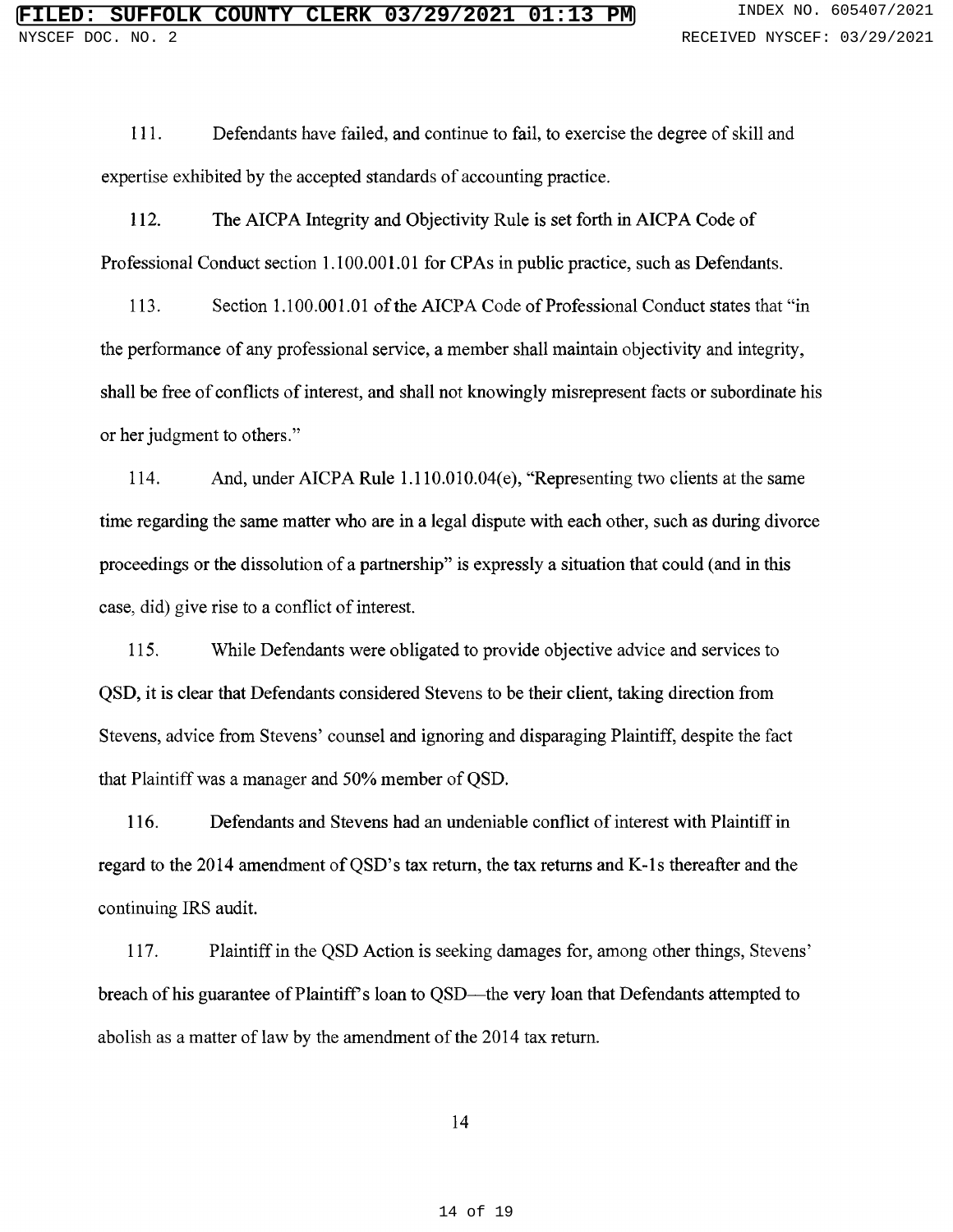118. The failure of Defendants to act according to established and accepted standards of professional accounting practice has caused Plaintiff to expend substantial sums of money in legal fees for the work and time involved in attempting to rectify and refute Defendants' amendment of QSD's tax return and the incorrect returns and K-1 that flowed from it, among other liabilities.

119. Defendants' failure to inform Plaintiff that they intended to, and did, amen QSD's 2014 tax return to purportedly wipe out Stevens' almost \$2 million obligation to Plain their subsequent issuance of K-1s and filing of tax returns reflecting the wrongful amendment (unbeknownst to Plaintiff) and their continuing attempts in the IRS audit to have the IRS ratify the amendment represent continuing and ongoing violations of Defendants' duty to exercise a level of care, skill and diligence as accountants and registered tax preparers and <sup>a</sup> continuing and ongoing failure to discharge their duties in a proper, skillful and diligent manner.

120. As a direct and proximate result of Defendants' misconduct as set forth above, which continued up through and until at least the present, Plaintiff was and continues to be harmed.

121. As a result of these willful and wanton acts, Plaintiff should be awarded punitive damages in an amount to be determined by the Court.

## THIRD CAUSE OF ACTION AIDING AND ABETTING STEVENS' BREACH OF FIDUCIARY DUTY TO PLAINTIFF

122. Plaintiff repeats and realleges each and every allegation contained in paragraphs <sup>1</sup> through 121 as if fully set forth herein.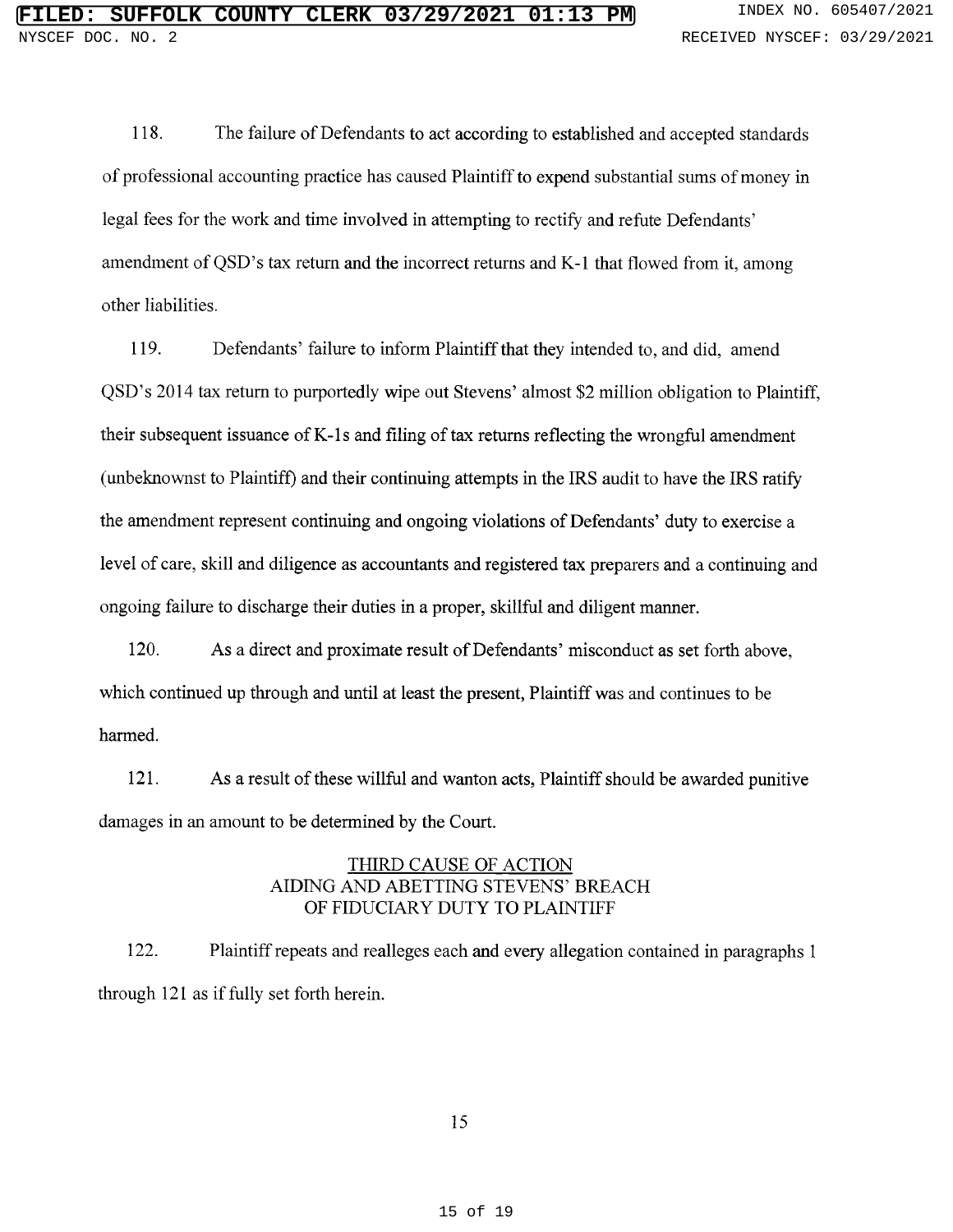123. As <sup>a</sup> Manager and tax matters partner of QSD, Stevens had <sup>a</sup> fiduciary duty to act in the best interests of the other members of QSD, including Plaintiff, and not to put his own personal interests ahead of those of the other members.

124. Upon information and belief, Stevens' breached, and continues to breach, his fiduciary duty to Plaintiff by amending QSD's 2014 tax return in an attempt to create evidence in the QSD Action, attempting to prevent himself from being subject to an estoppel in regard to <sup>a</sup> \$2 million liability in the QSD Action and continuing to represent to the IRS even to the present that the amendment was proper, in an attempt to convince the IRS of the same.

125. Upon information and belief, Defendants knew or should have known that Plaintiff had not consented to the change of his loan to equity in 2016 or anytime thereafter, including up through the time of the pending IRS audit.

126. Defendants were and are indispensable, and providing substantial assistance to, Stevens in his continuing breach of his fiduciary duties to Plaintiff.

# FOURTH CAUSE OF ACTION NEGLIGENT MISREPRESENTATION, IN THE ALTERNATIVE

127. Plaintiff repeats and realleges each and every allegation contained in paragraphs 1 through 126 as if fully set forth herein.

128. Defendants were aware that the K-Is they prepared were to be used by Plaintiff for the particular purpose of preparing his own personal tax returns.

129. Plaintiff detrimentally relied on the incorrect K-1s prepared by Defendants in preparing his own tax returns.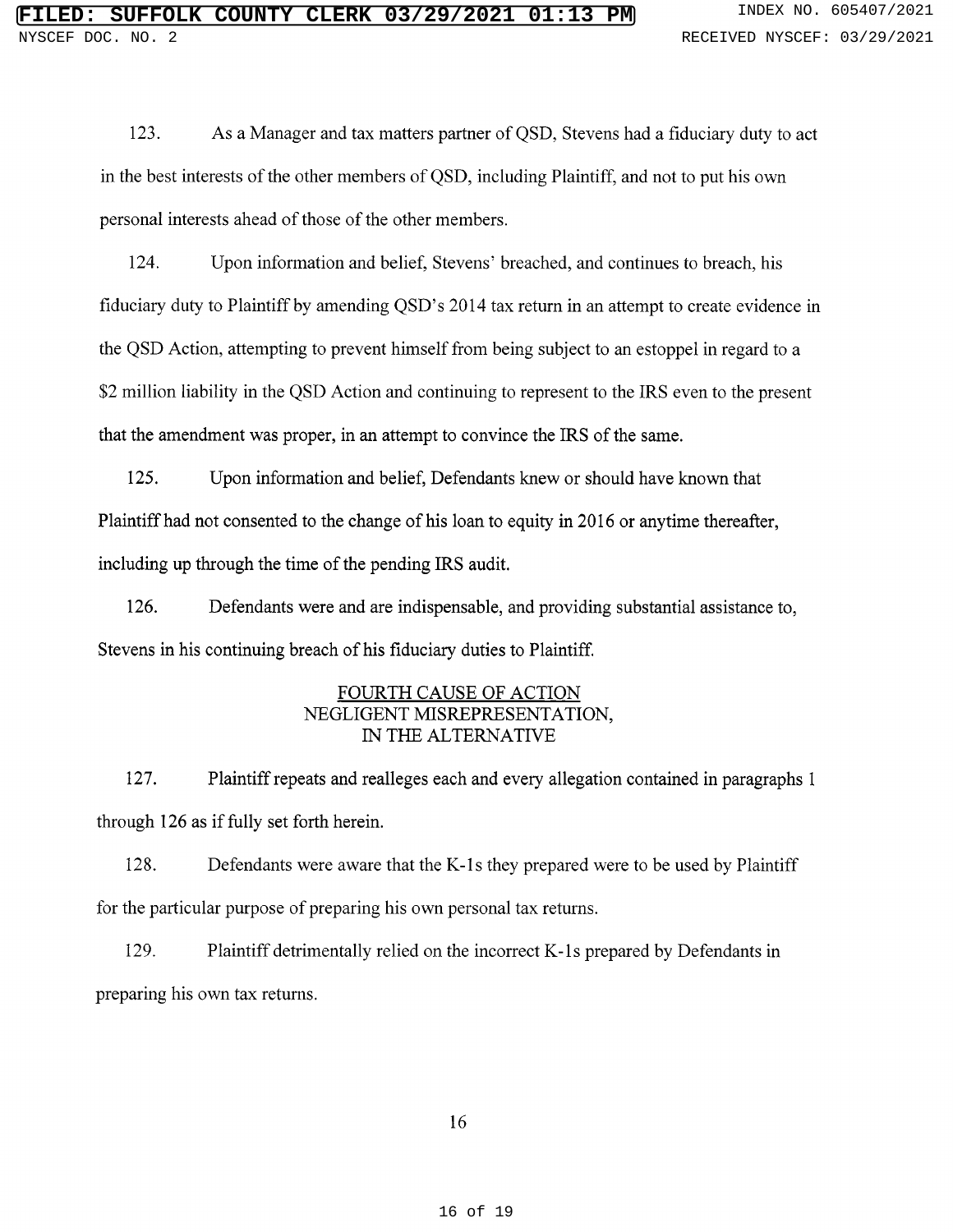130. Defendants had a duty to Plaintiff to provide him with the correct information on his K-1s and/or at the very least, to inform Plaintiff that Defendants intended to, and did, file an amended 2014 QSD tax return.

131. Defendants knew, or should have known, that the amendment of QSD's tax return and the subsequent K-1 issued were incorrect.

132. Defendants were aware that Plaintiff would rely on their misstatements and omissions in regard to the amended 2014 QSD tax return and the QSD K-1s that Defendants prepared thereafter.

WHEREFORE, plaintiff Michael Moskowitz demands judgment against defendants William Fischer and Grassi & Co. Certified Public Accountants, P.C.:

- 1. on the first cause of action:
	- a. judgment in an amount to be determined by the court, but no less than \$2,000,000.00;
	- b. punitive damages in an amount to be determined by the court but no less than \$2,000,000.00;
- 2. on the second cause of action:
	- a. judgment in an amount to be determined by the court, but no less than \$2,000,000.00;
	- b. punitive damages in an amount to be determined by the court but no less than \$2,000,000.00;
- 3. on the third cause of action:
	- a. judgment in an amount to be determined by the court, but no less than \$2,000,000.00;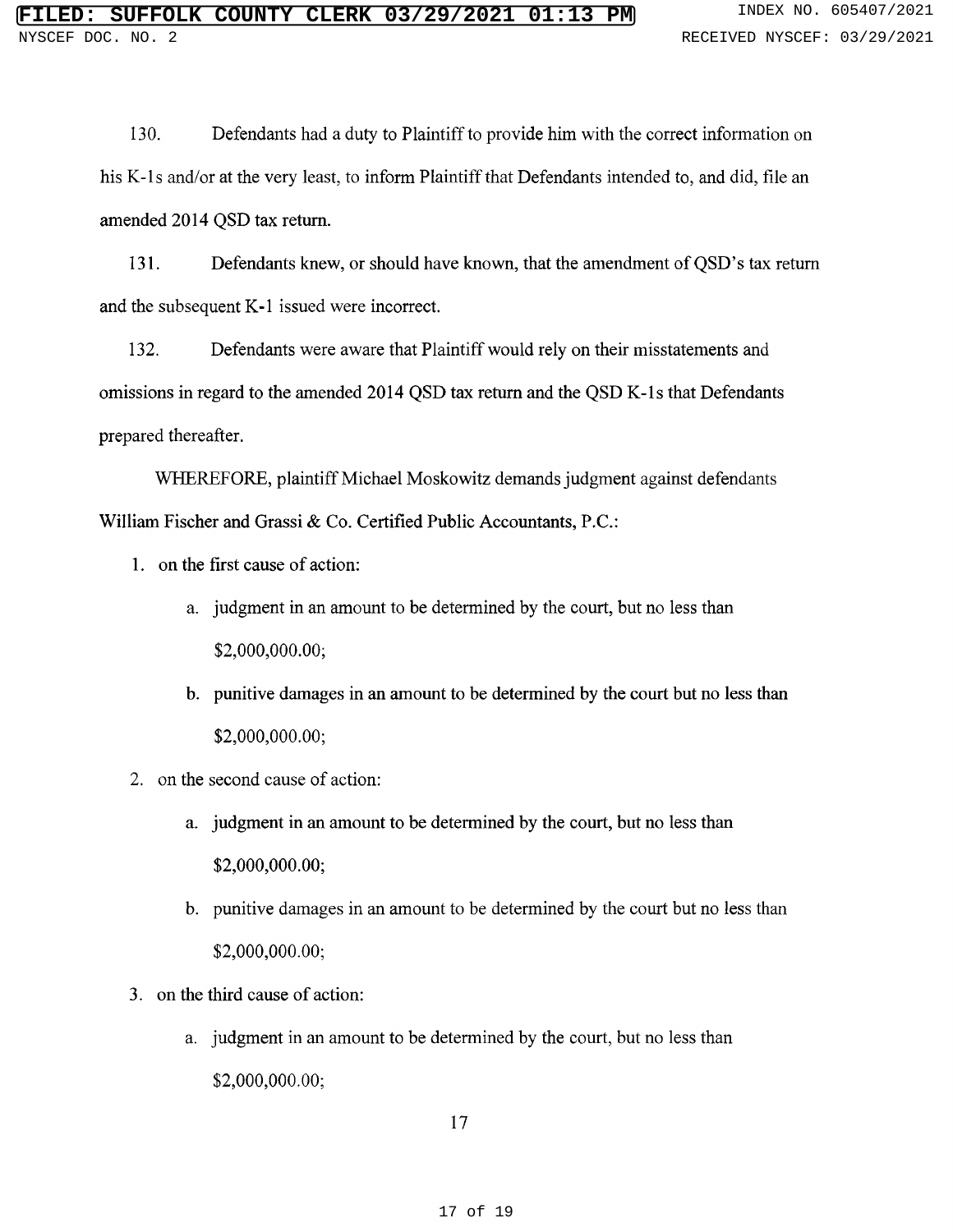b. punitive damages in an amount to be determined by the court but no less than

\$2,000,000.00;

- 4. on the fourth cause of action:
	- a. judgment in an amount to be determined by the court, but no less than

\$2,000,000.00;

- 5. interest;
- 6. costs and disbursements of this action; and
- 7. such other and further relief as may seem proper to the court.

Dated: Riverhead, New York March 29, 2021

> Esseks, Hefter, Angel, Di Talia & Pasca, LLP Attorneys for Plain

By:

Kim A. Smith 168 East Main Street P. O. Box 279 Riverhead, NY <sup>11901</sup> (631) 369-1700